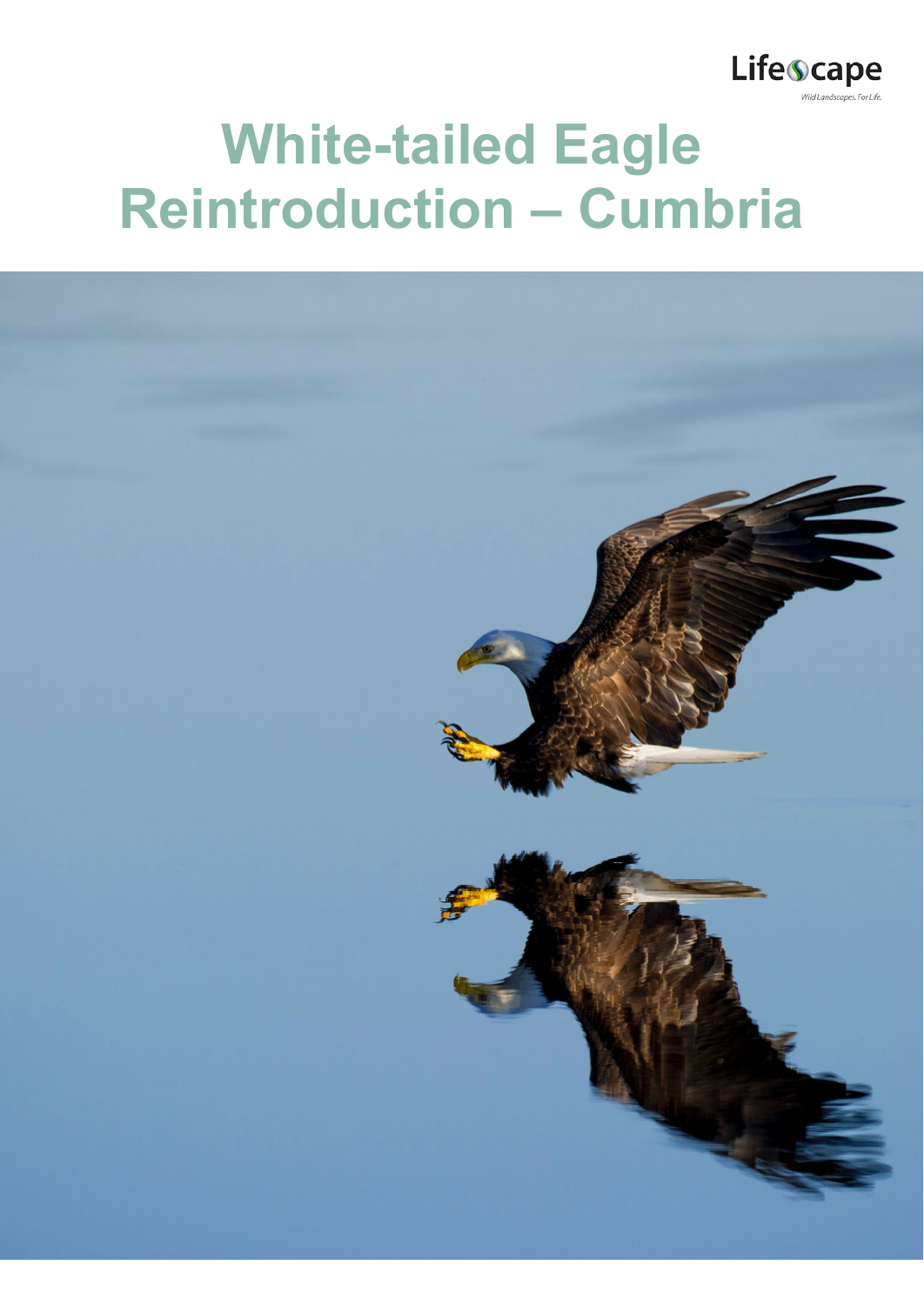

#### **Introduction**

The Lifescape Project is seeking financial support of a total of £120-150k on behalf of itself and a broad partnership in Cumbria, including University of Cumbria, Cumbria Wildlife Trust and RSPB, to take the crucial next steps toward reintroduction of White-tailed eagles (WTEs) to Cumbria's coastline. The work will involve:

(1) a social consultation and engagement process, to investigate whether there is local support for such a reintroduction;

(2) further work to fully prove the ecological feasibility of a reintroduction, and to plan its implementation; and

(3) a license application submission to Natural England for the release of WTEs in Cumbria.

#### **Background & Rationale for the Proposed Work**

[The Lifescape](http://www.lifescapeproject.org/) Project is an ecosystem restoration and rewilding charity which wants to see a world where wild nature can coexist and thrive alongside humanity. Our vision includes the reintroduction of species which are missing from ecosystems due to anthropogenic reasons where that is appropriate and feasible.

White-Tailed Eagles (WTE) are the largest native bird of prey in the United Kingdom. Adults can have a wingspan of up to 2.5 meters. They are opportunistic predators and scavengers feeding predominantly on waterbirds, medium to large fish species, mammals such as lagomorphs and carrion. White-tailed Eagles were once widespread in Great Britain but declined in numbers due to agricultural changes and then became extinct in 1916 through human persecution. Legal changes and changes in the perception of raptors has led to an increase across the palearctic, but not yet in Great Britain, with all adult birds restricted to the Scottish mainland and offshore islands.

In support of a national plan being led by the Roy Dennis Wildlife [Foundation](https://www.roydennis.org/) for the restoration of WTEs across their UK range, we have conducted an initial assessment of the feasibility of returning WTEs to the Cumbria Coast. The results of this initial assessment suggest that there is plentiful habitat available for WTEs in the proposed release areas and that such a project would be likely to be ecologically feasible. Cumbria is a location of strategic importance for WTEs, sitting between Scottish, Irish and Southern England populations which have already been reintroduced, and acting as a potential connection between each of them.

Over the past several months we have also formed a White-tailed Eagles Cumbria Working Group, with a shared interest in the potential for WTEs to be reintroduced in Cumbria. The group consists of the Lifescape Project, Cumbria Wildlife Trust, RSPB, the Solway Coast AONB, University of Cumbria, University of Leeds and Natural England. This Group will oversee the development of the proposed feasibility study and any subsequent postrelease activities.

We are now ready to proceed with the final necessary steps up to seeking formal permission from Natural England, the relevant regulator, to release WTEs. We set out the detail of these steps below:

## **Social Consultation and Engagement**

It is critical for any species reintroduction project to consider the level of social support it benefits from and to only proceed if there is no reason to believe that social factors will make the project unlikely to succeed. This is made clear in both IUCN [international](https://www.iucn.org/content/guidelines-reintroductions-and-other-conservation-translocations) guidelines and [English-specific](https://www.gov.uk/government/publications/reintroductions-and-conservation-translocations-in-england-code-guidance-and-forms) guidelines for species reintroductions.

As a result, we intend to build on and adapt the successful WTE consultation approach used by the Roy Dennis Wildlife Foundation for the Isle of Wight and Norfolk feasibility studies which each resulted in licenses being approved for releases, reflecting recognised good practice alongside a focus on local needs and priorities. During the project we will: (i) map key stakeholders, (ii) engage in a series of different consultation and engagement activities to ensure we reach as many people as possible in the local area to proposed release sites, (iii) perform an analysis of the data collected through that process to ensure we have a strong understanding of the level of local support for reintroduction, and (iv) identify any points of conflict or concern that could subsequently be addressed.

We anticipate that this work will take 9-12 months from the date of the appointment of a project officer for the project. The results will then feed directly into the license application and proposals as to how a future